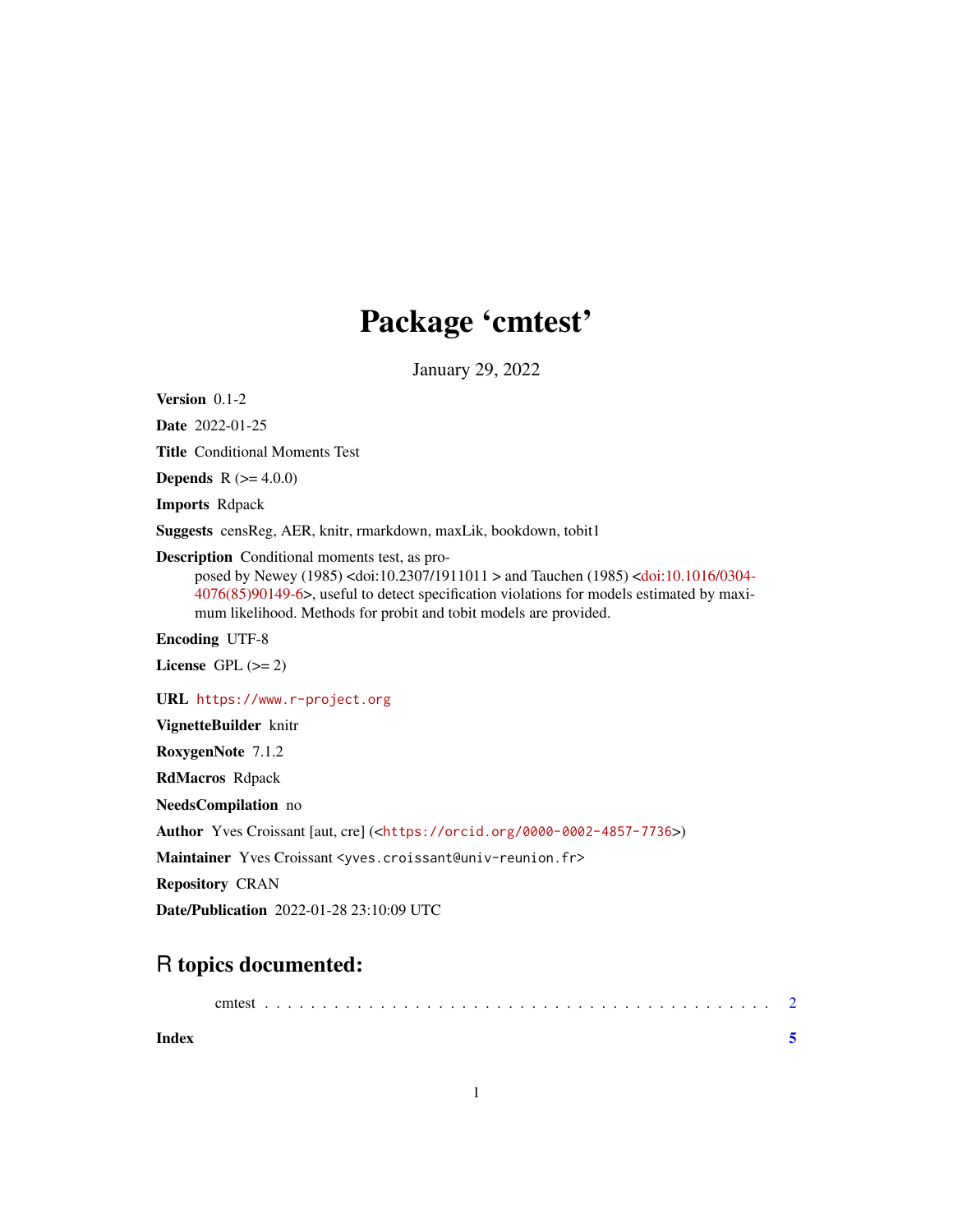#### <span id="page-1-0"></span>Description

Conditional moments tests for maximum likelihood estimators consist on adding to the matrix of individual contributions to the score moments conditions and then test the hypothesis that the expected value of the vector of augmented scores is zero. It is particularly convenient for the probit and the tobit model to test for functional form, omitted variables, heteroscedasticity and normaliy.

#### Usage

```
cmtest(
  x,
  test = c("normality", "reset", "heterosc", "skewness", "kurtosis"),
  powers = 2:3,
  heter_cov = NULL,
  OPG = FALSE)
## S3 method for class 'tobit'
cmtest(
  x,
  test = c("normality", "reset", "heterosc", "skewness", "kurtosis"),
  powers = 2:3,
  heter_cov = NULL,
  OPG = FALSE\lambda## S3 method for class 'tobit1'
cmtest(
  x,
  test = c("normality", "reset", "heterosc", "skewness", "kurtosis"),
  powers = 2:3,
  heter_cov = NULL,
  OPG = FALSE
)
## S3 method for class 'censReg'
cmtest(
  x,
  test = c("normality", "reset", "heterosc", "skewness", "kurtosis"),
  powers = 2:3,
 heter_cov = NULL,
  OPG = FALSE)
```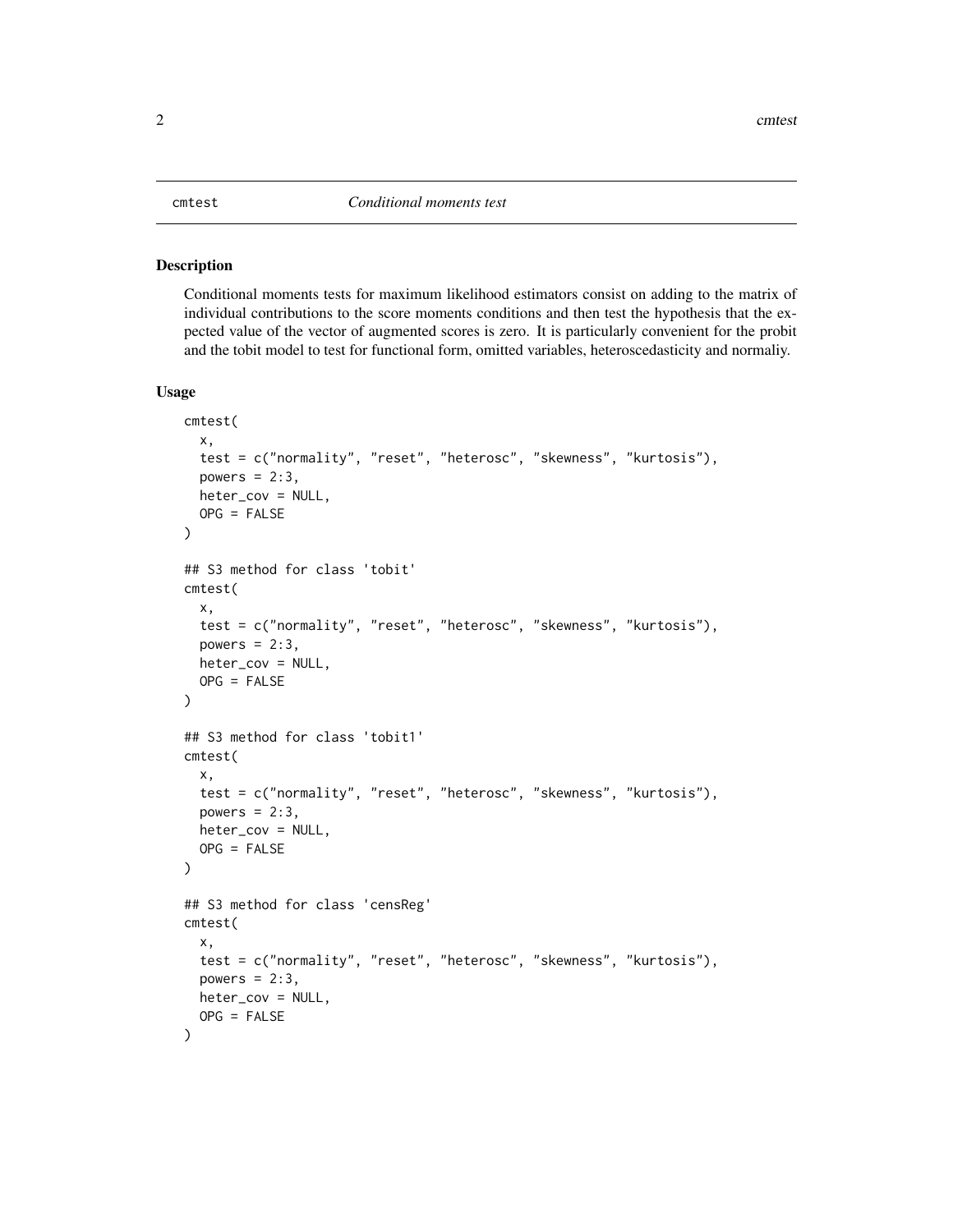cmtest 3

```
## S3 method for class 'glm'
cmtest(
  x,
  test = c("normality", "reset", "heterosc", "skewness", "kurtosis"),
  powers = 2:3,
  heter_cov = NULL,
  OPG = FALSE
\lambda
```
### Arguments

| X         | a fitted model, currently a tobit model either fitted by AER:: tobit or censReg:: censReg<br>or a probit model fitted by glm with $f$ amily = binomial(link = 'probit'),                       |
|-----------|------------------------------------------------------------------------------------------------------------------------------------------------------------------------------------------------|
| test      | the kind of test to be performed, either a normality test (or separately a test that<br>the skewness or kurtosis coefficients are $0$ and $3$ ), a heteroscedasticity test or a<br>reset test, |
| powers    | the powers of the fitted values that should be used in the reset test,                                                                                                                         |
| heter_cov | a one side formula that indicates the covariates that should be used for the het-<br>eroscedasticity test (by default all the covariates used in the regression are used),                     |
| OPG       | a boolean, if FALSE (the default), the analytic derivatives are used, otherwise the<br>outer product of the gradient formula is used                                                           |

#### Value

a list with class 'htest' containing the following components:

- data.mane: a character string describing the fitted model
- statistic: the value of the test statistic
- parameter: degrees of freedom
- p.value: the p.value of the test
- method: a character indicating what type of test is performed

#### Author(s)

Yves Croissant

#### References

Newey WK (1985). "Maximum Likelihood Specification Testing and Conditional Moment Tests." *Econometrica*, 53(5), 1047–1070. ISSN 00129682, 14680262, [https://www.jstor.org/stable/](https://www.jstor.org/stable/1911011) [1911011](https://www.jstor.org/stable/1911011).

Pagan A, Vella F (1989). "Diagnostic Tests for Models Based on Individual Data: A Survey." *Journal of Applied Econometrics*, 4, S29–S59. ISSN 08837252, 10991255, [https://www.jstor.](https://www.jstor.org/stable/2096593) [org/stable/2096593](https://www.jstor.org/stable/2096593).

Tauchen G (1985). "Diagnostic testing and evaluation of maximum likelihood models." *Journal of Econometrics*, 30(1), 415-443. ISSN 0304-4076, doi: [10.1016/03044076\(85\)901496,](https://doi.org/10.1016/0304-4076(85)90149-6) [https:](https://www.sciencedirect.com/science/article/pii/0304407685901496) [//www.sciencedirect.com/science/article/pii/0304407685901496](https://www.sciencedirect.com/science/article/pii/0304407685901496).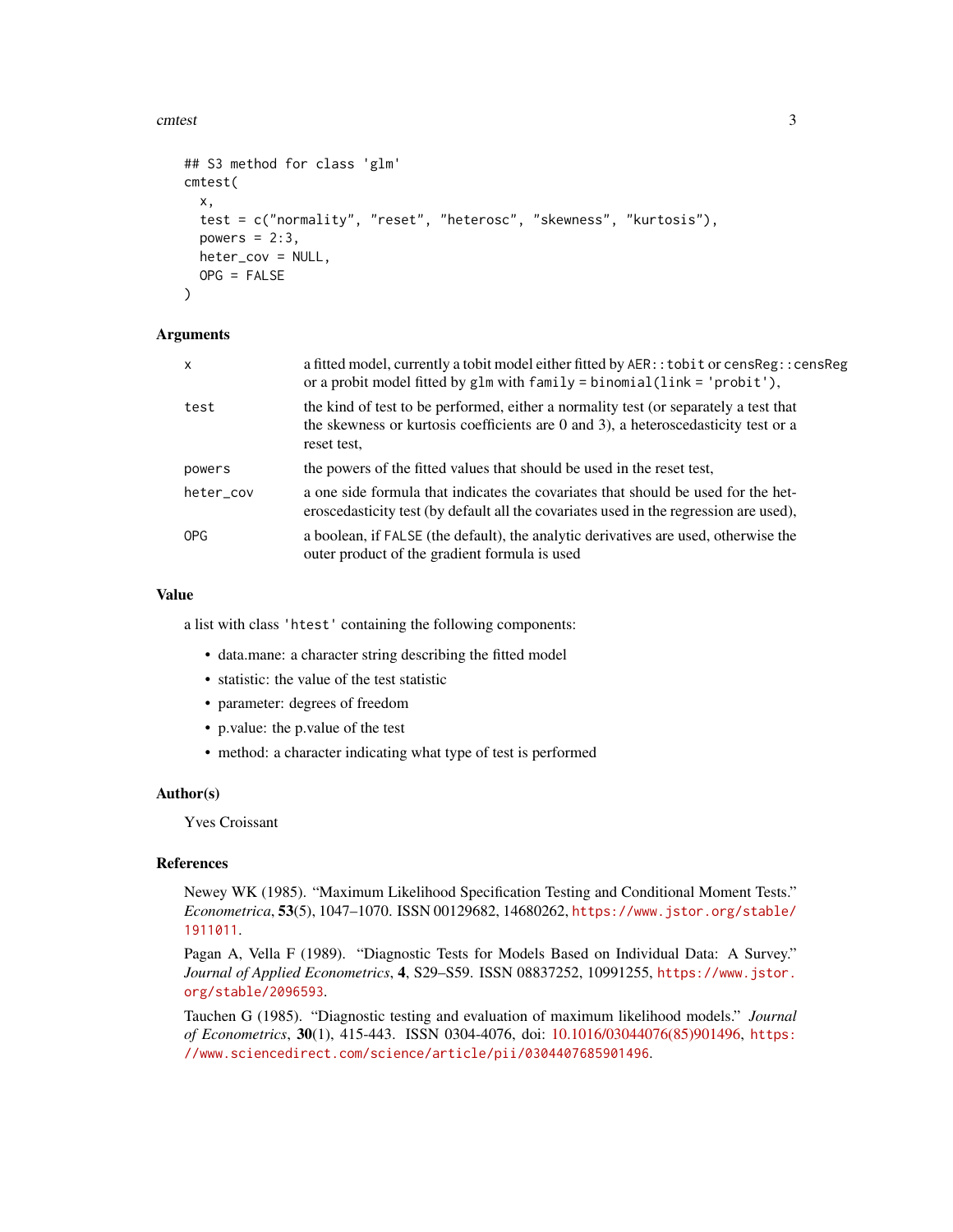Wells C (2003). "Retesting Fair's (1978) Model on Infidelity." *Journal of Applied Econometrics*, 18(2), 237–239. ISSN 08837252, 10991255, <https://www.jstor.org/stable/30035205>.

#### Examples

```
# replication of Wells (2003) and Pagan and Vella (1989) using Fair's data
library("AER")
data("Affairs", package = "AER")
z <- tobit(affairs ~ gender + age + yearsmarried + children + religiousness +
                        education + occupation + rating, data = Affairs)
{\rm cmtest}(z, \text{ test} = "normality")cmtest(z, test = "skewness", OPG = TRUE)
cmtest(z, test = "kurtosis", OPG = TRUE)
{\sf cmtest}(z, \; {\sf test} = "reset", \; powers = 2, \; {\sf OPG} = \sf TRUE){\rm cmtest}(z, {\rm test} = "reset", {\rm powers} = 3, {\rm OPG} = {\rm TRUE})cmtest(z, test = "heterosc", OPG = TRUE, heter_cov = \sim gender)
```